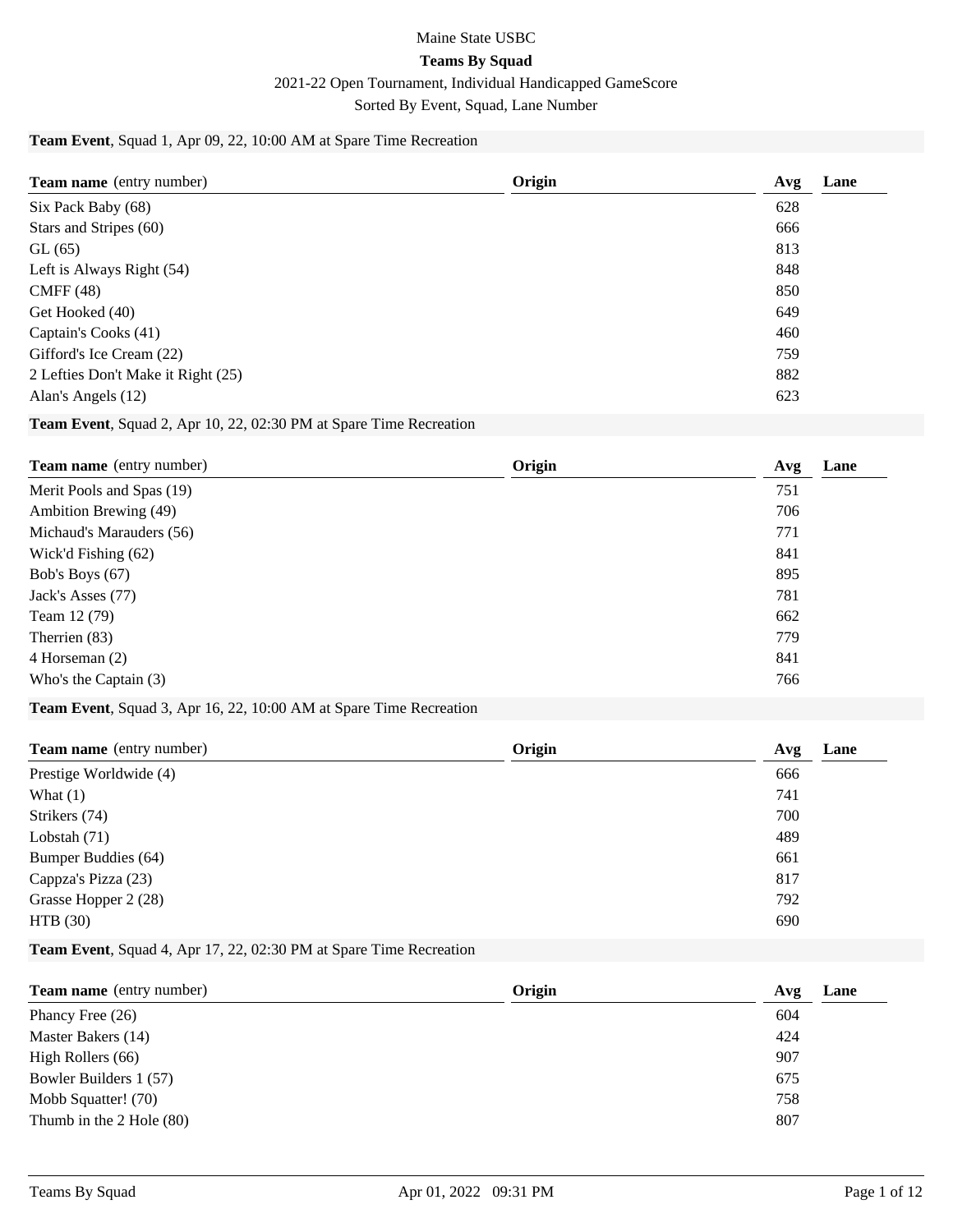### **Team Event**, Squad 5, Apr 23, 22, 02:30 PM at Spare Time Recreation

| Team name (entry number)        | Origin | Avg | Lane |
|---------------------------------|--------|-----|------|
| Bowler Builders 2 (58)          |        | 822 |      |
| Boxes & Bags Unlmited (59)      |        | 797 |      |
| GIDS(44)                        |        | 743 |      |
| G. S. Goucher Tree Service (34) |        | 865 |      |
| Wolfpack $(11)$                 |        | 775 |      |
| I Don't Know $(15)$             |        | 499 |      |
| Grasse Hopper 1 (27)            |        | 856 |      |
| <b>BCM2</b> (31)                |        | 583 |      |
| The Bad Guys (24)               |        | 849 |      |
| Bowling Stones (72)             |        | 327 |      |

### **Team Event**, Squad 6, Apr 24, 22, 10:00 AM at Spare Time Recreation

| Team name (entry number) | Origin | Avg | Lane |
|--------------------------|--------|-----|------|
| G S Goucher Tree 2 (32)  |        | 889 |      |
| 4 Pendejo's (21)         |        | 664 |      |
| Bi-Polar Bowlers (18)    |        | 579 |      |
| Double L Double J (9)    |        | 543 |      |
| Barely There (10)        |        | 619 |      |
| Barbie's Bunch (38)      |        | 643 |      |
| The Eagles $(47)$        |        | 694 |      |
| S.T.E.C(81)              |        | 704 |      |
| O'Gara's Lawn Care (75)  |        | 705 |      |
| <b>JREC</b> (69)         |        | 725 |      |

#### **Team Event**, Squad 7, Apr 30, 22, 02:30 PM at Spare Time Recreation

| <b>Team name</b> (entry number) | Origin | Lane<br>Avg |
|---------------------------------|--------|-------------|
| Team Morrow (73)                |        | 709         |
| Salty Balls (61)                |        | 810         |
| Beastie Bowlers (53)            |        | 809         |
| Zero Fox $(43)$                 |        | 639         |
| Acushla $(51)$                  |        | 652         |
| Bowling Stones (13)             |        | 709         |
| North Builders (20)             |        | 676         |
| Hammer Down (29)                |        | 716         |
| Show Stoppers (8)               |        | 714         |
|                                 |        |             |

## **Team Event**, Squad 8, May 01, 22, 10:00 AM at Spare Time Recreation

| <b>Team name</b> (entry number)                                                 | Origin | Lane<br>Avg |
|---------------------------------------------------------------------------------|--------|-------------|
| Team Hunt (6)                                                                   |        | 781         |
| Just-in-Time $(16)$                                                             |        | 617         |
| Varsity Lettering (17)                                                          |        | 646         |
| Catalina Wine Mixer (52)                                                        |        | 821         |
| Ten and Two (33)                                                                |        | 809         |
| Food City (82)                                                                  |        | 716         |
| <b>Doubles Event</b> , Squad 201, Apr 09, 22, 01:30 PM at Spare Time Recreation |        |             |
| <b>Team name</b> (entry number)                                                 | Origin | Lane<br>Avg |
| Hilton, Elaine T / Hilton, Alan R $(12)$                                        |        | 354         |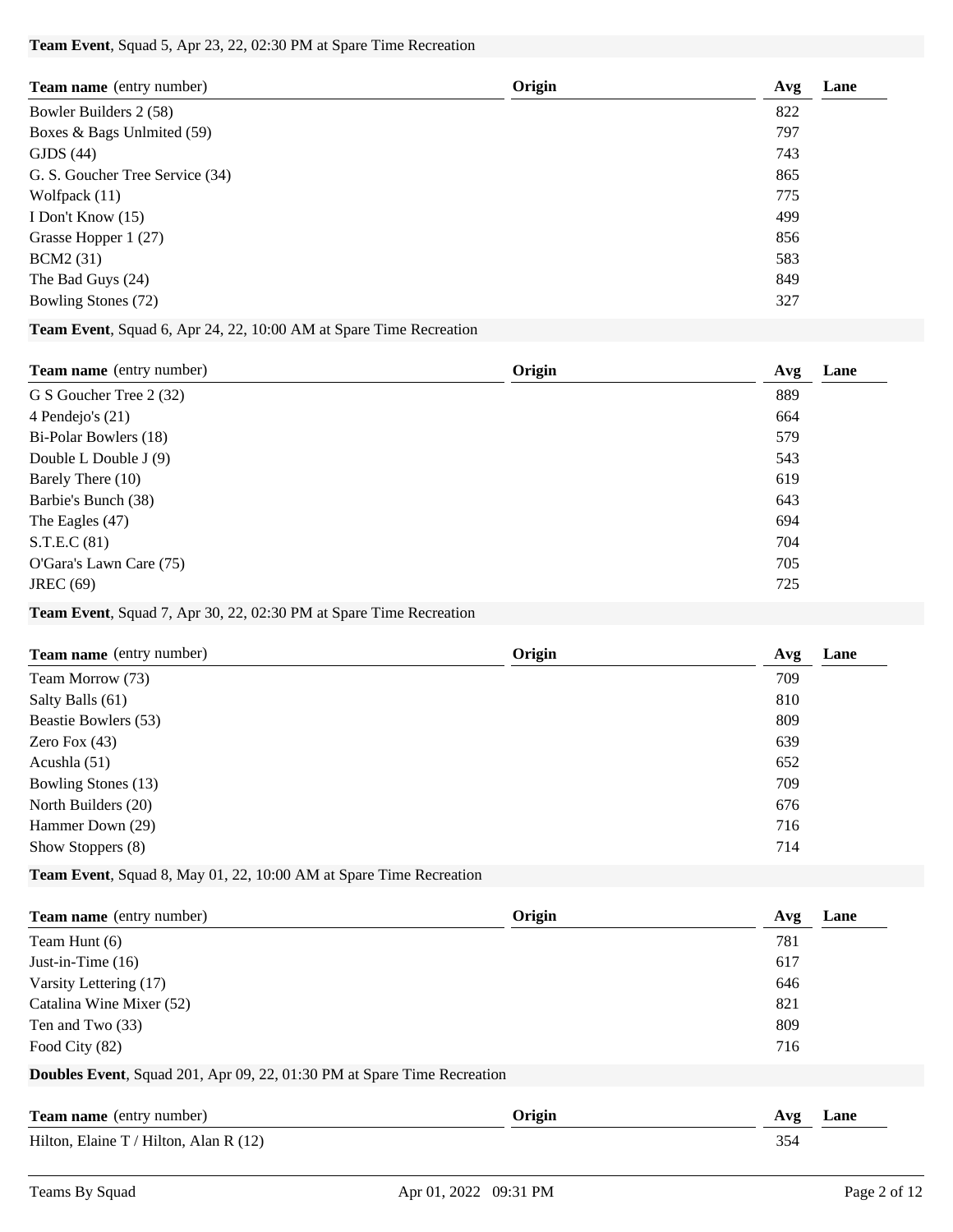### **Doubles Event**, Squad 201, Apr 09, 22, 01:30 PM at Spare Time Recreation

| <b>Team name</b> (entry number)                   | Origin | Avg<br>Lane |
|---------------------------------------------------|--------|-------------|
| Storer, Richie J / Storer, Robert S (40)          |        | 293         |
| Boothby, Timothy E / George, Christopher A (25)   |        | 441         |
| Thurlow, Alex A / Smith, Carl V $(22)$            |        | 363         |
| Ramsdell, Joseph E, Jr / Violette, Joel L (22)    |        | 396         |
| Wildes, Derek $R / Babb$ , Stephen A (68)         |        | 202         |
| Luce, Steven / Looman, Joshua T $(65)$            |        | 411         |
| Marquis, Christy M / Kopacz, Donald D (60)        |        | 355         |
| Hayden, Cathy / Leighton, David R $(60)$          |        | 311         |
| Clark, Jimmy C / Nutting, Mallory (58)            |        | 440         |
| Marcotte, Sarah M / Webb, Derek R (54)            |        | 404         |
| York, Thomas J, II / Ramsdell, Joseph E, III (48) |        | 458         |
| Bruce, Michael A / Foster, David S, Jr (48)       |        | 424         |
| Marquis, Michael E / Neuschwanger, Robert A (40)  |        | 356         |
| Marquis, Priscilla J / Dustin, Richard (41)       |        | 219         |
| Remick, Bonny M / Cook, Keneth R (41)             |        | 241         |
| Lessard, Cindy P / D'Amour, Candace J (42)        |        | 145         |
| Drost, Paul W, Sr / Drost, Paul W, Jr (37)        |        | 313         |

**Doubles Event**, Squad 202, Apr 09, 22, 03:30 PM at Spare Time Recreation

| <b>Team name</b> (entry number)               | Origin | Lane<br>Avg |
|-----------------------------------------------|--------|-------------|
| Gervais, Levi G / Goulding, James E, III (54) |        | 409         |
| Luce, Steven / Grasse, Spenser R $(65)$       |        | 401         |
| Bubar, Jeffrey T / Rollins, Justin M $(68)$   |        | 426         |
| Kingsbury, Eric L / McCabe, James W (77)      |        | 396         |
| Boothby, Nathan E / Grasse, Robert C (25)     |        | 441         |

**Doubles Event**, Squad 203, Apr 10, 22, 10:00 AM at Spare Time Recreation

| <b>Team name</b> (entry number)                | Origin | Lane<br>Avg |
|------------------------------------------------|--------|-------------|
| Goucher, Greg S / Rollins, Justin M (34)       |        | 446         |
| Biron, Gerry R / McLaughlin, Mark L (3)        |        | 371         |
| Pulsifer, Nicholas J / Jacobs, David A, Jr (3) |        | 395         |
| Boothby, Dan / Thebarge, Ryan M (62)           |        | 407         |
| Plummer, Randy S / Plummer, Brandon G (62)     |        | 434         |
| Bickford, Brian M / Michaud, Joseph D (56)     |        | 372         |
| Saucier, Shakel L / Falco, Anthony M (48)      |        | 364         |
| Crawford, Lee A / Brann, Barbie S (38)         |        | 312         |
| Marquis, Michael E / Cook, Keneth R $(40)$     |        | 285         |
| Washburn, Richard A / Hall, Carmine L (83)     |        | 384         |
| Bissonette, Jerry B / Bissonette, James R (84) |        | 359         |
| Therrien, Shayne R / Gendron, Zack J (83)      |        | 395         |

**Doubles Event**, Squad 204, Apr 10, 22, 12:00 PM at Spare Time Recreation

| <b>Team name</b> (entry number)              | Origin | Avg | Lane |
|----------------------------------------------|--------|-----|------|
| Green, Devin / Knightly, Matthew A (79)      |        | 360 |      |
| Sutter, Jacob / Green, Jenell (79)           |        | 302 |      |
| Barden, Mariah S / White, Tony J (82)        |        | 352 |      |
| Sutter, Richard A / Pizzi, Dustin M (57)     |        | 394 |      |
| Cyr, Devon / Bischoff, Cecil (Zeke) R $(77)$ |        | 385 |      |
| Goucher, Greg S / Babb, Stephen A (67)       |        | 456 |      |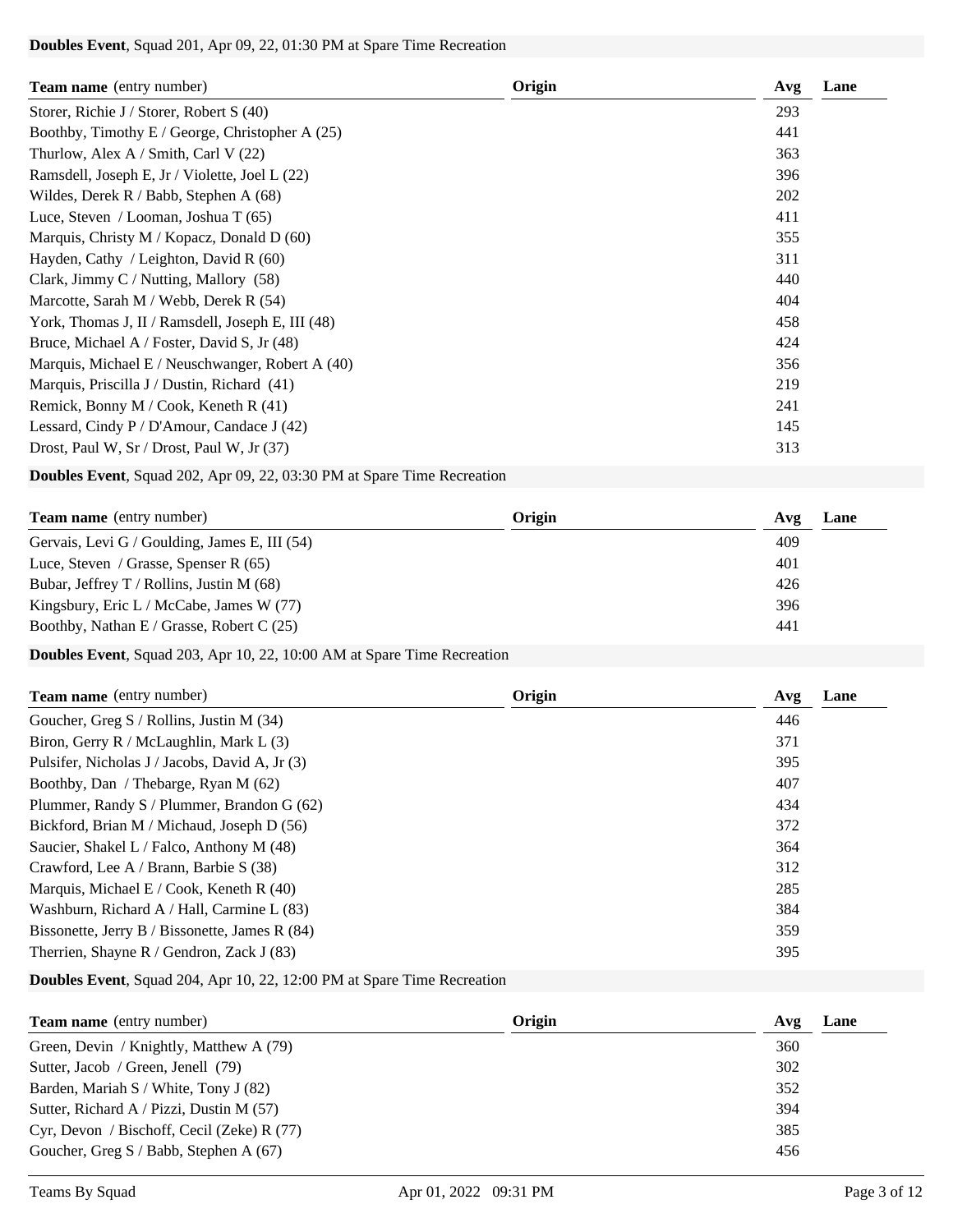#### **Doubles Event**, Squad 204, Apr 10, 22, 12:00 PM at Spare Time Recreation

| <b>Team name</b> (entry number)                   | Origin | Avg | Lane |
|---------------------------------------------------|--------|-----|------|
| Grasse, Robert C / Rollins, Justin M $(67)$       |        | 439 |      |
| Bielecki, Michael P / Beavers, Joseph A (7)       |        | 285 |      |
| Hinckley, Clyde / Juray, Justin J $(16)$          |        | 333 |      |
| Pelletier, Donald R, Jr / Holt, Donald E, Jr (19) |        | 373 |      |

**Doubles Event**, Squad 205, Apr 16, 22, 01:30 PM at Spare Time Recreation

| Team name (entry number)                              | Origin | Lane<br>Avg |
|-------------------------------------------------------|--------|-------------|
| Eastman, Paul M / Rolfe, Jonathan E (30)              |        | 419         |
| Krzyston, Marybeth / Sheridan, Mariellen (5)          |        | 304         |
| Richardson, Tim L / Carr, Gary E $(30)$               |        | 353         |
| Kent, Mark A / Grasse, Timothy R $(27)$               |        | 413         |
| Grasse, Cody R / Grasse, Norm N, Jr $(27)$            |        | 378         |
| Furrow, Josh M / George, Christopher A (24)           |        | 431         |
| Smith, Carl V / Bergeron, Tresten (23)                |        | 386         |
| Ramsdell, Joseph E, Jr / Ramsdell, Joseph E, III (23) |        | 431         |
| Pelletier, Joel A / Smith, Colin M $(1)$              |        | 362         |
| Dysart, Simeon / Peterson, Chad (71)                  |        | 156         |
| Towle, Dan / Tebben, Christopher J (74)               |        | 342         |
| Rines, David A / Rines, Thad A $(74)$                 |        | 358         |
| Blair, Zachery B / Burgess, Caleb T (64)              |        | 336         |
| Burgess, Brenda J / Burgess, Clayton T (64)           |        | 327         |
| Welch, Amanda L / Rollins, Justin M (44)              |        | 404         |
| Lagner, Dean R / Campbell, Richard D (39)             |        | 413         |
| Dustin, Richard / Remick, Bonny M (41)                |        | 230         |

## **Doubles Event**, Squad 206, Apr 16, 22, 03:30 PM at Spare Time Recreation

| <b>Team name</b> (entry number)                | Origin | Lane<br>Avg |
|------------------------------------------------|--------|-------------|
| Foster, David S, Jr / Rollins, Justin M $(67)$ |        | 448         |
| Jordan, Amber M / Jordan, Adam M (4)           |        | 361         |
| Merrill, Jessica / Merrill, Jesse M (4)        |        | 305         |
| Boothby, Nathan E / George, Christopher A (25) |        | 453         |
| Lyons, Cody D / Gagnon, Justin R $(14)$        |        | 424         |

**Doubles Event**, Squad 207, Apr 17, 22, 10:00 AM at Spare Time Recreation

| Team name (entry number)                       | Origin<br>Avg | Lane |
|------------------------------------------------|---------------|------|
| Gagne, Jeffrey S / Gagne, Dennis A, Sr (19)    | 378           |      |
| Gagnon, Michael D / Cook, Roman J (1)          | 379           |      |
| Young, Thomas C / Colcord, Joseph C $(57)$     | 235           |      |
| Rollins, Justin M / Davis, Dylan J $(66)$      | 441           |      |
| Irving, Kelly J / Campbell, Richard D (39)     | 364           |      |
| Welch, Amanda L / Boothby, Nathan E $(45)$     | 406           |      |
| MacFarlane, Shayne G / Thibault, Parker J (80) | 402           |      |

**Doubles Event**, Squad 208, Apr 17, 22, 12:00 PM at Spare Time Recreation

| <b>Team name</b> (entry number)                  | Origin | Avg | Lane |
|--------------------------------------------------|--------|-----|------|
| Spencer, Ronald / Goulette, Christopher E $(76)$ |        | 410 |      |
| Rollins, Justin M / Ramsdell, Joseph E, III (66) |        | 457 |      |
| Campbell, Barbara J / Carey, Gregory R $(70)$    |        | 335 |      |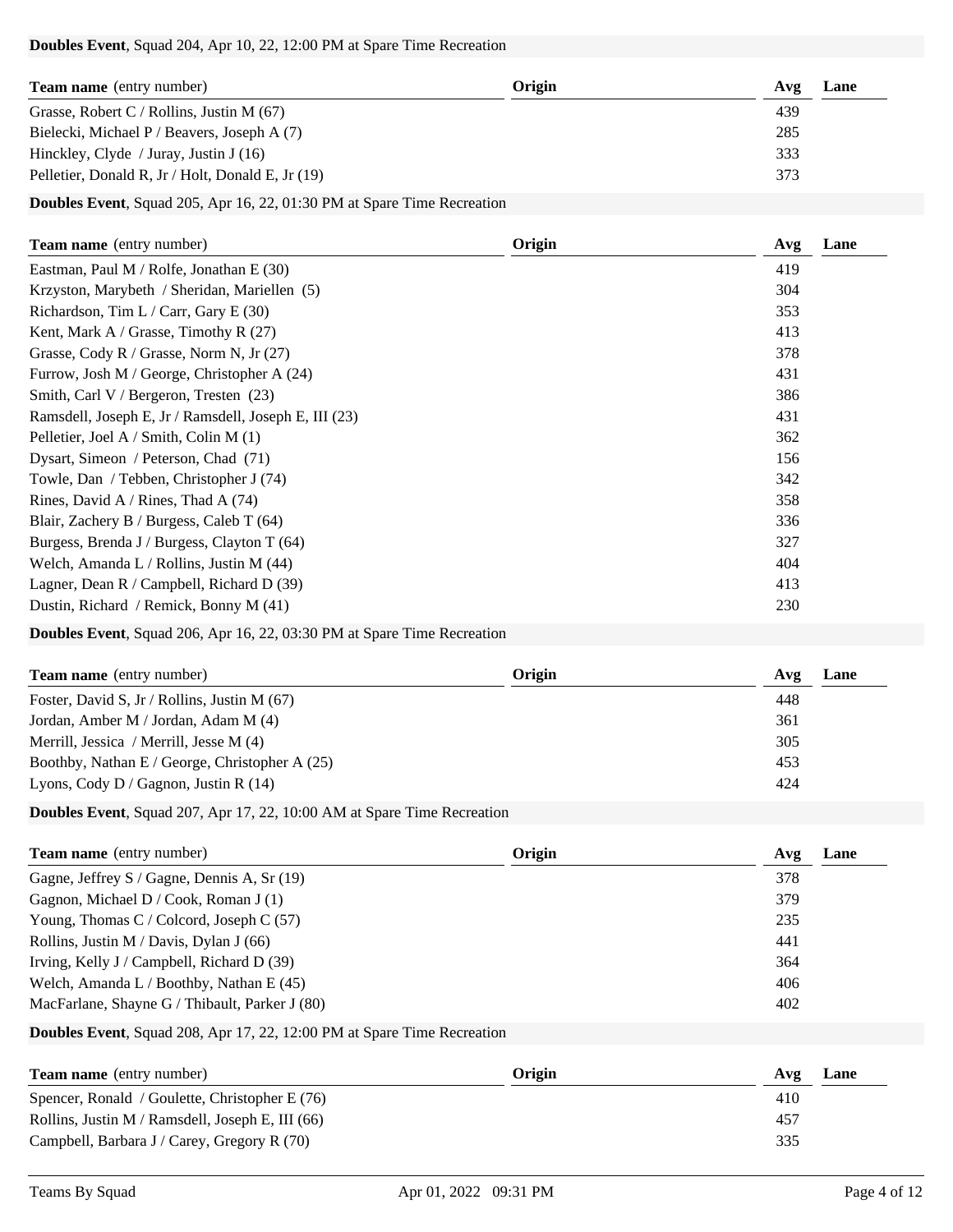#### **Doubles Event**, Squad 208, Apr 17, 22, 12:00 PM at Spare Time Recreation

| Origin | Avg | Lane |
|--------|-----|------|
|        | 423 |      |
|        |     |      |
|        | 221 |      |
|        | 434 |      |
|        |     |      |

**Doubles Event**, Squad 209, Apr 23, 22, 10:00 AM at Spare Time Recreation

| 438 |
|-----|
|     |
| 305 |
| 314 |
| 372 |
| 403 |
| 163 |
| 154 |
| 372 |
|     |

**Doubles Event**, Squad 210, Apr 23, 22, 12:00 PM at Spare Time Recreation

| <b>Team name</b> (entry number)               | Origin | Lane<br>Avg |
|-----------------------------------------------|--------|-------------|
| Archer, Ruth E / Archer, John E $(49)$        |        | 336         |
| Welch, Amanda L / Christie, Adam J (45)       |        | 389         |
| Thibault, Michael J / Hicks, Jason (55)       |        | 386         |
| Williams, Janessa A / Juarbe, Josh (43)       |        | 367         |
| Trundy, David A / Pizzi, Dustin M (58)        |        | 382         |
| Juarbe, Josh / Nutting, Mallory (58)          |        | 410         |
| Menges, Bob / Edgecomb, Debra J (17)          |        | 289         |
| Forgues, Brad D / Boucher, David D (18)       |        | 333         |
| Boothby, Nathan E / Goucher, Greg S (34)      |        | 448         |
| Krzyston, Marybeth / Lavigne, Barbara A (31)  |        | 272         |
| Marquis, Christy M / Sheridan, Mariellen (31) |        | 311         |
| Grasse, Shawn $P /$ Grasse, Timothy R (28)    |        | 433         |
| Grasse, Cody R / Grasse, Spenser R $(28)$     |        | 372         |
| Furrow, Josh M / Furrow, Nick J (24)          |        | 412         |
| Madore, Scott M / George, Christopher A (24)  |        | 437         |
| Libby, Arthur G / Libby, Philippa A (26)      |        | 262         |
| Miller, Pauline / Miller, George (26)         |        | 342         |
| Grasse, Richard E / Grasse, Robert C (27)     |        | 424         |

**Doubles Event**, Squad 211, Apr 24, 22, 01:30 PM at Spare Time Recreation

| <b>Team name</b> (entry number)                 | Origin | Lane<br>Avg |
|-------------------------------------------------|--------|-------------|
| Baker, Mary M / Riggs, Michael P (21)           |        | 308         |
| Mercado, Genaro M / Folsom, Kristopher C $(21)$ |        | 356         |
| George, Christopher A / Goucher, Greg S (32)    |        | 455         |
| Rollins, Justin M / Donnell, Eddie C, Jr (32)   |        | 434         |
| Pearl, Kaisha T / Williams, Janessa A (44)      |        | 323         |
| Taylor, Benjamin F / Corsetti, Donato (13)      |        | 314         |
| Boston, Robert L, Jr / Thomsen, Natalie E (15)  |        | 296         |
| Link, David R / Link, Alison M $(9)$            |        | 239         |
| Welch, Amanda L / Jordan, Adam M (4)            |        | 388         |
| Jordan, Sonya M / Jordan, Aaron (AJ) J (9)      |        | 304         |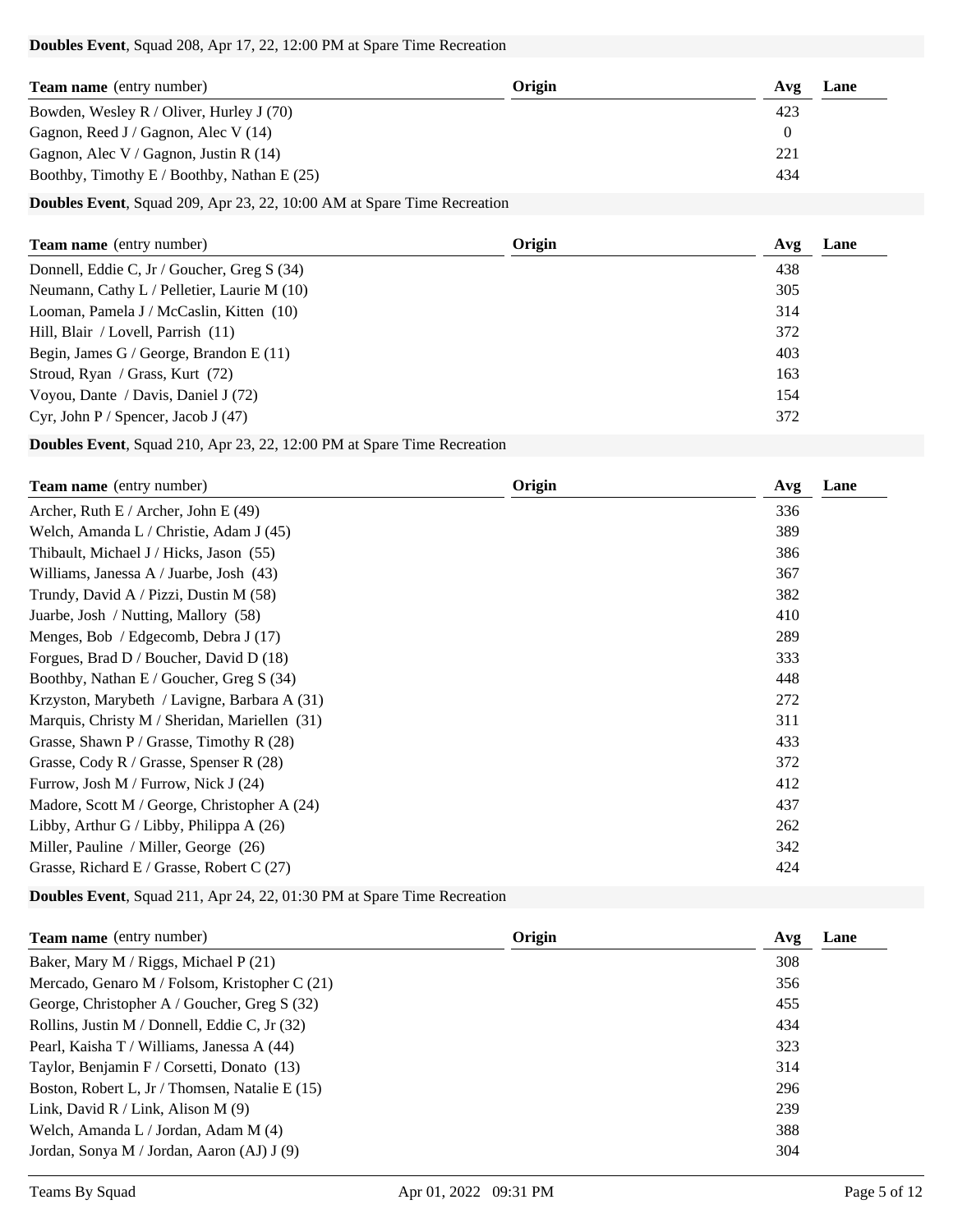### **Doubles Event**, Squad 211, Apr 24, 22, 01:30 PM at Spare Time Recreation

| <b>Team name</b> (entry number)                   | Origin | Lane<br>Avg |
|---------------------------------------------------|--------|-------------|
| Lagner, Dean R / Thiboutot, Aaron J $(2)$         |        | 415         |
| Provencher, Philip N / Marcotte, Brandon R $(59)$ |        | 399         |
| Ridley, Ronald C / Conkey, Everett $(69)$         |        | 377         |
| Grignon, Jeremy K / Ridley, Corey A $(69)$        |        | 348         |
| Steward, Ernest N, Jr / Collins, Michael P (49)   |        | 370         |
| Morin, James C / Hinckley, Clyde $(47)$           |        | 322         |
| O'Gara, David J / Bodlovick, Mark A (75)          |        | 358         |
| Foss, Stanley M / Hyde, Eugene M (81)             |        | 344         |
| White, Tony J / Hyde, Eugene M $(81)$             |        | 354         |

## **Doubles Event**, Squad 212, Apr 24, 22, 03:30 PM at Spare Time Recreation

| <b>Team name</b> (entry number)                | Origin | Lane<br>Avg |
|------------------------------------------------|--------|-------------|
| Stroud, Ryan / Voyou, Dante (72)               |        | 163         |
| Grass, Kurt / Tetreault, Arthur (72)           |        | 164         |
| Woodman, Brian J / Christie, Adam J (46)       |        | 391         |
| Grasse, Timothy R / Goucher, Greg S $(33)$     |        | 448         |
| Rollins, Justin M / George, Christopher A (32) |        | 451         |

**Doubles Event**, Squad 213, Apr 30, 22, 10:00 AM at Spare Time Recreation

| <b>Team name</b> (entry number)                     | Origin | Lane<br>Avg |
|-----------------------------------------------------|--------|-------------|
| North, Timothy M / Lewis, Kenneth M (20)            |        | 327         |
| Gilbert, Donovan L / George, Christopher A $(50)$   |        | 434         |
| Slominski, Adrianna T / Williams, Janessa A (43)    |        | 313         |
| Morrow, Simon J, III / Stearns, Zachary A (73)      |        | 339         |
| Nappi, Ryan A / Filipiak, Tony (61)                 |        | 396         |
| Nathanson, Timothy J / Bair, Dave (61)              |        | 414         |
| Cunningham, Callie M / Goulette, Christopher E (76) |        | 335         |

**Doubles Event**, Squad 214, Apr 30, 22, 12:00 PM at Spare Time Recreation

| <b>Team name</b> (entry number)                     | Origin | Avg | Lane |
|-----------------------------------------------------|--------|-----|------|
| Nichols, Cheryl L / O'Gara, David J $(75)$          |        | 296 |      |
| Seneca, Karen A / Seneca, Paul J (75)               |        | 347 |      |
| Morrow, Simon J, IV / Morrow, Alex R (73)           |        | 392 |      |
| Morrow, Deanne C / Morrow, Simon J, III (73)        |        | 317 |      |
| Chaisson, Marylena / Child, Arthur M, Jr (36)       |        | 289 |      |
| Jorge, Travis / McDonnell, Patrick G (51)           |        | 393 |      |
| Alexander, Brandon M / Pearl, Kaisha T (45)         |        | 277 |      |
| Cunningham, Callie M / Clark, Jimmy C (57)          |        | 331 |      |
| Goulding, James E, Jr / Goulding, James E, III (54) |        | 392 |      |
| Cummings, Keith E / Diffin, Allie D (13)            |        | 395 |      |
| Liskey, Charles W, Jr / Moore, Anthony (8)          |        | 322 |      |
| Thacker, Michele A / Thacker, Chris I (8)           |        | 392 |      |
| Hall, Cynthia / Barter, Dale A (29)                 |        | 360 |      |
| Palmer, Rodney / Hall, Dana R (29)                  |        | 356 |      |
| Grasse, Timothy R / Grasse, Robert C $(28)$         |        | 442 |      |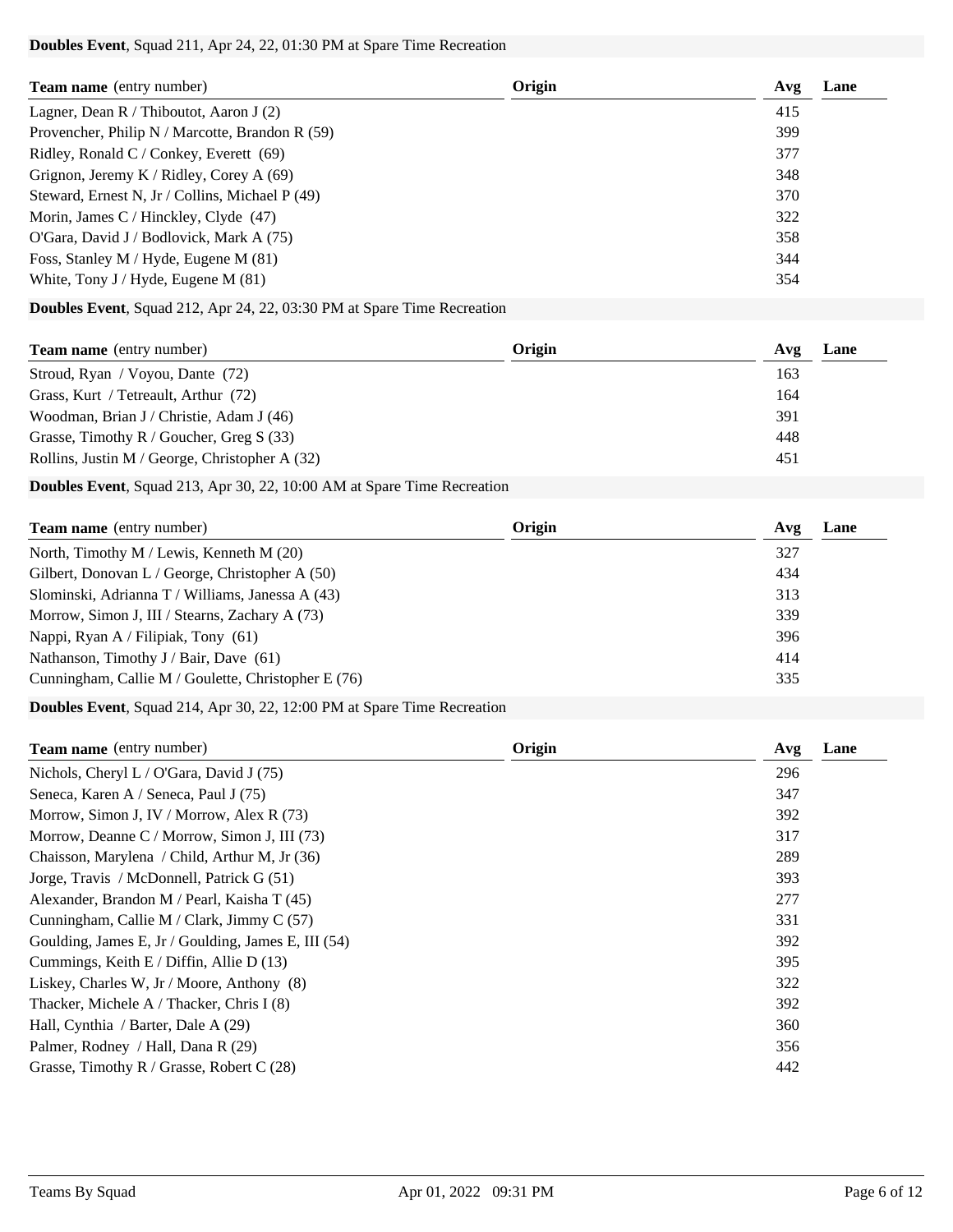#### **Doubles Event**, Squad 215, May 01, 22, 01:30 PM at Spare Time Recreation

| <b>Team name</b> (entry number)            | Origin | Lane<br>Avg |
|--------------------------------------------|--------|-------------|
| Hunt, Anthony S / Bruce, Michael A $(6)$   |        | 392         |
| Dougeneck, Kyle / Morrow, Simon J, IV (6)  |        | 389         |
| Williams, Janessa A / Welch, Amanda L (44) |        | 363         |
| White, Chris $J /$ White, Tony $J(82)$     |        | 361         |
| Barden, Mariah S / Nile, Lee M, II (82)    |        | 355         |

### **Doubles Event**, Squad 216, May 01, 22, 03:30 PM at Spare Time Recreation

| <b>Team name</b> (entry number)            | Origin | Lane<br>Avg |
|--------------------------------------------|--------|-------------|
| Morrow, Simon J, III / Morrow, Alex R (73) |        | 360         |
| Ogren, Eric S / Goucher, Greg S (33)       |        | 413         |
| Jewell, Chuck / Crenshaw, Caley (33)       |        | 396         |

### **Singles Event**, Squad 201, Apr 09, 22, 01:30 PM at Spare Time Recreation

| <b>Team name</b> (entry number) | Origin | Avg | Lane |
|---------------------------------|--------|-----|------|
| Bischoff, Cecil (Zeke) R. (77)  |        | 205 |      |
| Kingsbury, Eric L. (77)         |        | 197 |      |
| McCabe, James W. (77)           |        | 199 |      |
| York, Jennifer R. (63)          |        | 140 |      |
| Bubar, Jeffrey T. (68)          |        | 205 |      |

## **Singles Event**, Squad 202, Apr 09, 22, 03:30 PM at Spare Time Recreation

| <b>Team name</b> (entry number) | Origin | Lane<br>Avg |
|---------------------------------|--------|-------------|
| Hayden, Cathy (60)              |        | 150         |
| Leighton, David R. (60)         |        | 161         |
| Kopacz, Donald D. (60)          |        | 204         |
| York, Jennifer R. (63)          |        | 140         |
| Marquis, Christy M. (60)        |        | 151         |
| Wildes, Derek R. (68)           |        | 202         |
| Bruce, Michael A. (48)          |        | 197         |
| York, Thomas J. II (48)         |        | 222         |
| Foster, David S. Jr (48)        |        | 227         |
| Storer, Richie J. (40)          |        | 125         |
| Storer, Robert S. (40)          |        | 168         |
| Marquis, Michael E. (40)        |        | 168         |
| Neuschwanger, Robert A. (40)    |        | 188         |
| Grasse, Richard E. (27)         |        | 206         |
| Boothby, Timothy E. (25)        |        | 211         |
| Boothby, Nathan E. (25)         |        | 223         |
| Thurlow, Alex A. (22)           |        | 167         |
| Violette, Joel L. (22)          |        | 201         |

### **Singles Event**, Squad 203, Apr 10, 22, 10:00 AM at Spare Time Recreation

| <b>Team name</b> (entry number) | Origin | Lane<br>Avg |
|---------------------------------|--------|-------------|
| Juray, Justin J. $(16)$         |        | 179         |
| McDonnell, Patrick G. (51)      |        | 206         |
| Sutter, Richard A. (58)         |        | 193         |
| Pizzi, Dustin M. (58)           |        | 201         |
| Luce, Steven $(65)$             |        | 211         |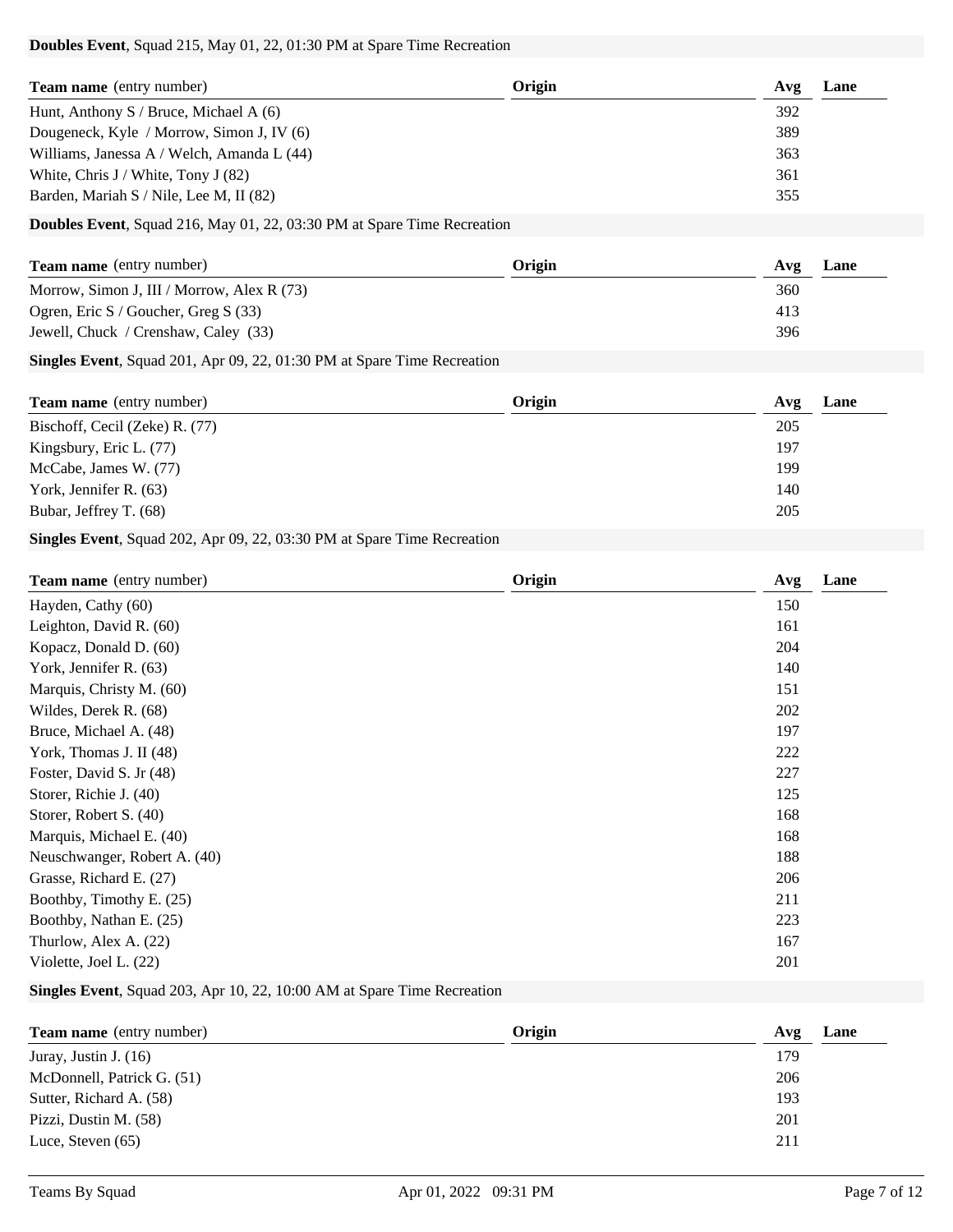### **Singles Event**, Squad 203, Apr 10, 22, 10:00 AM at Spare Time Recreation

| <b>Team name</b> (entry number) | Origin | Avg | Lane |
|---------------------------------|--------|-----|------|
| Green, Devin (79)               |        | 174 |      |
| Sutter, Jacob (79)              |        | 159 |      |
| Green, Jenell (79)              |        | 143 |      |
| Knightly, Matthew A. (79)       |        | 186 |      |
| Barden, Mariah S. (82)          |        | 166 |      |
| White, Tony J. (82)             |        | 186 |      |
| White, Chris J. (82)            |        | 175 |      |
| Kensell, William R. (85)        |        | 174 |      |

# **Singles Event**, Squad 204, Apr 10, 22, 12:00 PM at Spare Time Recreation

| <b>Team name</b> (entry number) | Origin | Lane<br>Avg |
|---------------------------------|--------|-------------|
| Washburn, Richard A. (83)       |        | 207         |
| Therrien, Shayne R. (83)        |        | 198         |
| Gendron, Zack J. (83)           |        | 197         |
| Hall, Carmine L. (83)           |        | 177         |
| Bissonette, Jerry B. (84)       |        | 174         |
| Bissonette, James R. (84)       |        | 185         |
| Boothby, Dan (62)               |        | 200         |
| Thebarge, Ryan M. (62)          |        | 207         |
| Plummer, Randy S. (62)          |        | 222         |
| Plummer, Brandon G. (62)        |        | 212         |
| Bickford, Brian M. (56)         |        | 175         |
| Michaud, Joseph D. (56)         |        | 197         |
| Falco, Anthony M. (48)          |        | 204         |
| Saucier, Shakel L. (48)         |        | 160         |
| Drost, Paul W. Sr (37)          |        | 151         |
| Drost, Paul W. Jr (37)          |        | 162         |
| Crawford, Lee A. (38)           |        | 153         |
| Brann, Barbie S. (38)           |        | 159         |
| McLaughlin, Mark L. (3)         |        | 192         |
| Pulsifer, Nicholas J. (3)       |        | 194         |
| Jacobs, David A. Jr (3)         |        | 201         |

# **Singles Event**, Squad 205, Apr 16, 22, 01:30 PM at Spare Time Recreation

| Team name (entry number)  | Origin | Avg              | Lane |
|---------------------------|--------|------------------|------|
| Jordan, Adam M. (4)       |        | 205              |      |
| Jordan, Amber M. (4)      |        | 156              |      |
| Merrill, Jesse M. (4)     |        | 173              |      |
| Merrill, Jessica (4)      |        | 132              |      |
| Gagnon, Reed J. (14)      |        | $\boldsymbol{0}$ |      |
| Gagnon, Alec V. (14)      |        | $\boldsymbol{0}$ |      |
| York, Jennifer R. (63)    |        | 140              |      |
| Campbell, Barbara J. (70) |        | 168              |      |
| Carey, Gregory R. (70)    |        | 167              |      |
| Bowden, Wesley R. (70)    |        | 197              |      |
| Oliver, Hurley J. (70)    |        | 226              |      |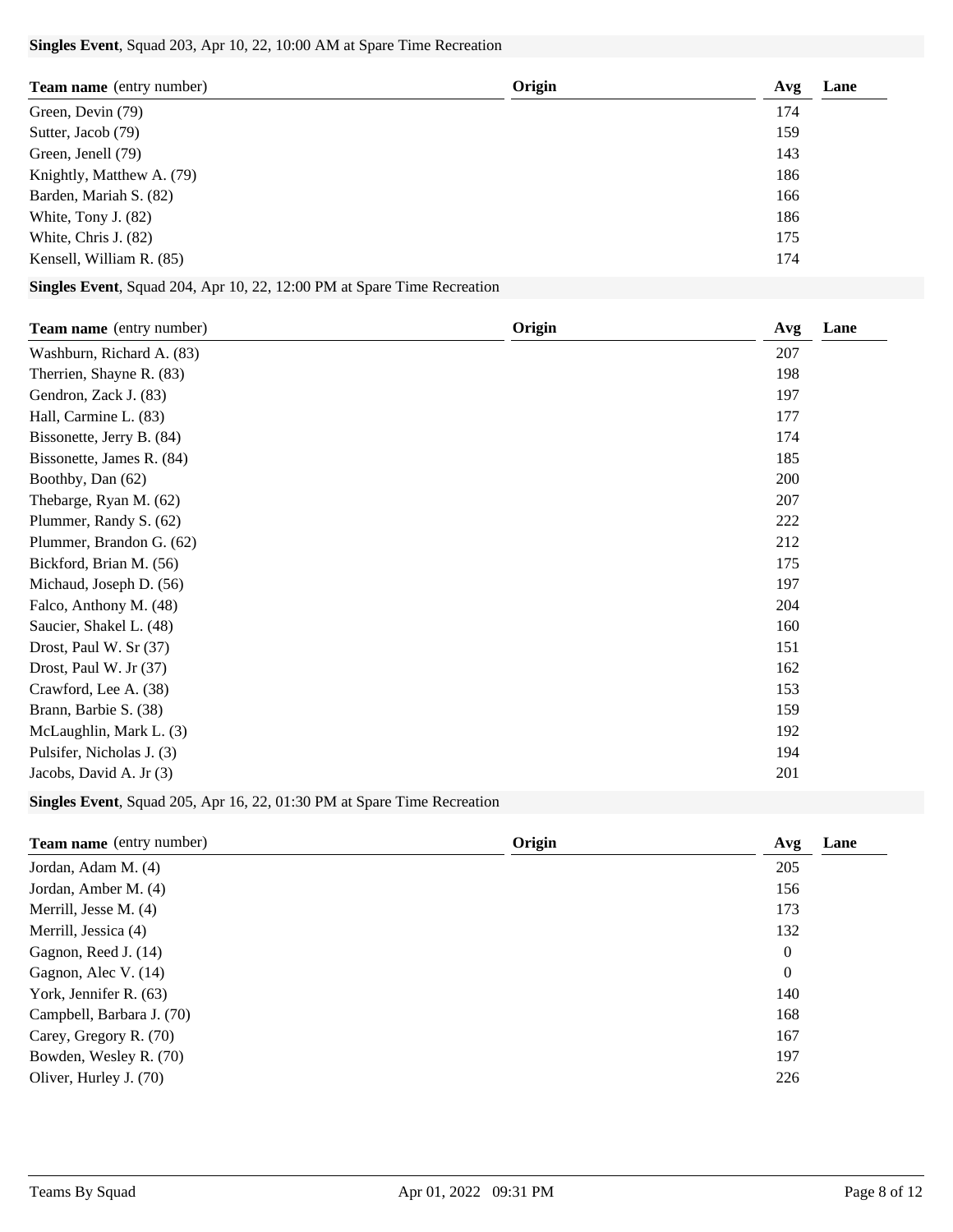### **Singles Event**, Squad 206, Apr 16, 22, 03:30 PM at Spare Time Recreation

| Team name (entry number)     | Origin | Lane<br>Avg |
|------------------------------|--------|-------------|
| Towle, Dan (74)              |        | 149         |
| Rines, David A. (74)         |        | 155         |
| Tebben, Christopher J. (74)  |        | 193         |
| Rines, Thad A. (74)          |        | 203         |
| Rolfe, Jonathan E. (30)      |        | 214         |
| Richardson, Tim L. (30)      |        | 172         |
| Carr, Gary E. (30)           |        | 181         |
| Grasse, Spenser R. (27)      |        | 190         |
| Grasse, Cody R. (28)         |        | 182         |
| Grasse, Norm N. Jr (28)      |        | 196         |
| Grasse, Shawn P. (28)        |        | 209         |
| Kent, Mark A. (27)           |        | 190         |
| Grasse, Timothy R. (27)      |        | 223         |
| Grasse, Robert C. (27)       |        | 218         |
| Smith, Carl V. (23)          |        | 196         |
| Bergeron, Tresten (23)       |        | 190         |
| Ramsdell, Joseph E. Jr (23)  |        | 195         |
| Ramsdell, Joseph E. III (23) |        | 236         |
| Krzyston, Marybeth (5)       |        | 144         |
| Sheridan, Mariellen (5)      |        | 160         |
| Boston, Robert L. Jr (15)    |        | 169         |
| Pelletier, Joel A. (1)       |        | 159         |

# **Singles Event**, Squad 207, Apr 17, 22, 10:00 AM at Spare Time Recreation

| <b>Team name</b> (entry number) | Origin | Avg | Lane |
|---------------------------------|--------|-----|------|
| Smith, Colin M. $(1)$           |        | 203 |      |
| Biron, Gerry R. (3)             |        | 179 |      |
| Lyons, Cody D. $(14)$           |        | 203 |      |
| Gagnon, Justin R. (14)          |        | 221 |      |

## **Singles Event**, Squad 208, Apr 17, 22, 12:00 PM at Spare Time Recreation

| <b>Team name</b> (entry number) | Origin | Lane<br>Avg |
|---------------------------------|--------|-------------|
| Gagne, Jeffrey S. (19)          |        | 221         |
| Gagne, Dennis A. Sr (19)        |        | 157         |
| Young, Thomas C. (57)           |        | 0           |
| Colcord, Joseph C. (57)         |        | 235         |
| MacFarlane, Shayne G. (80)      |        | 206         |
| Davis, Dylan J. (66)            |        | 220         |

# **Singles Event**, Squad 209, Apr 23, 22, 10:00 AM at Spare Time Recreation

| <b>Team name</b> (entry number) | Origin | Lane<br>Avg |
|---------------------------------|--------|-------------|
| Tetreault, Arthur (72)          |        | 164         |
| Burgess, Brenda J. (64)         |        | 153         |
| Montminy, Scott R. (64)         |        | 172         |
| Blair, Zachery B. (64)          |        | 151         |
| Burgess, Caleb T. (64)          |        | 185         |
| Trundy, David A. (58)           |        | 181         |
| Archer, John E. (49)            |        | 186         |
| Thibault, Michael J. (55)       |        | 202         |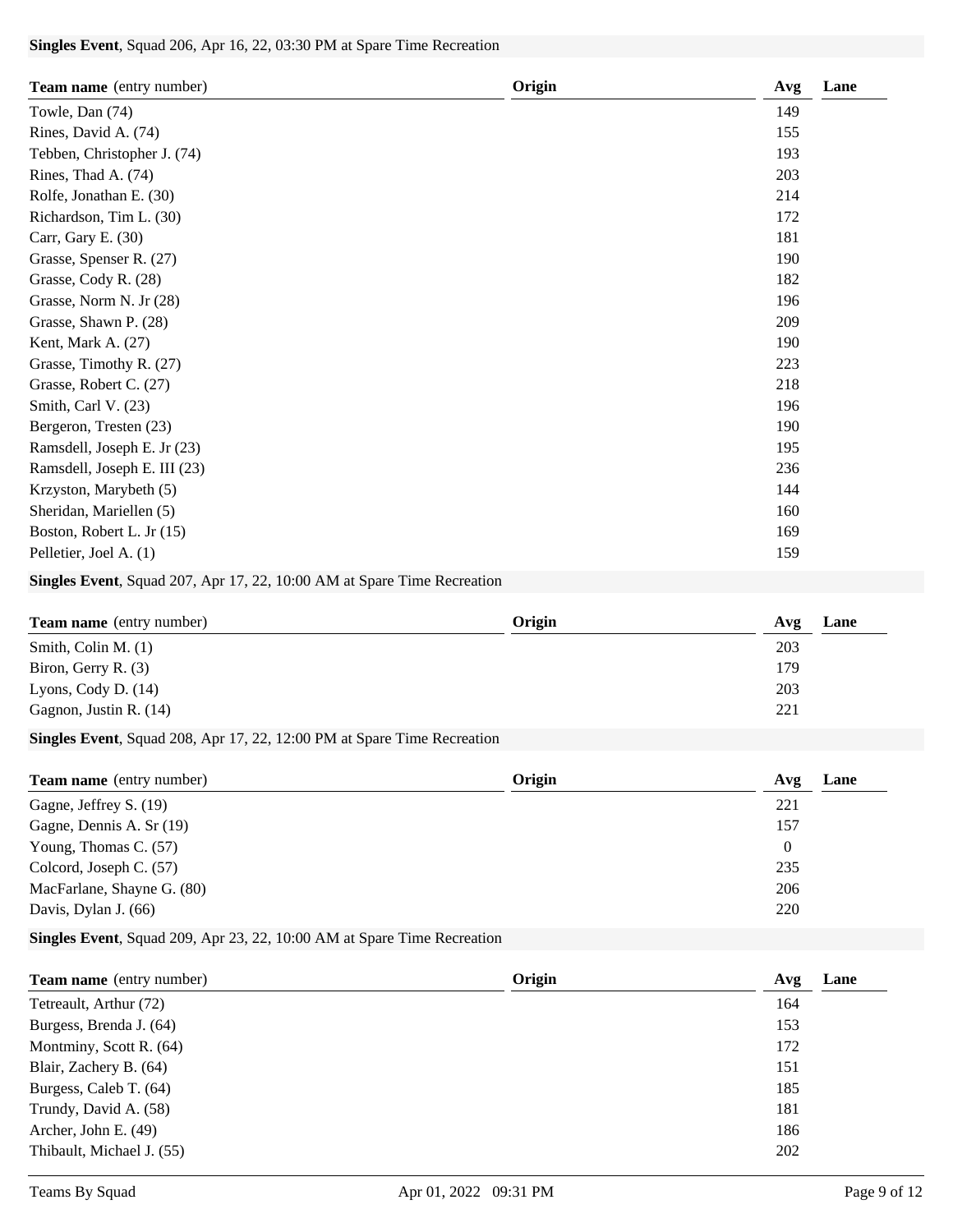### **Singles Event**, Squad 209, Apr 23, 22, 10:00 AM at Spare Time Recreation

| <b>Team name</b> (entry number) | Origin | Lane<br>Avg |
|---------------------------------|--------|-------------|
| Hicks, Jason (55)               |        | 184         |
| Thibault, Parker J. (55)        |        | 196         |
| Archer, Ruth E. (49)            |        | 150         |
| Furrow, Josh M. (24)            |        | 201         |
| Furrow, Nick J. (24)            |        | 211         |
| Miller, Pauline (26)            |        | 145         |
| Miller, George (26)             |        | 197         |
| Lavigne, Barbara A. (31)        |        | 128         |
| Irving, Kelly J. (39)           |        | 149         |
| Campbell, Richard D. (39)       |        | 215         |
| George, Christopher A. (25)     |        | 230         |
| Libby, Arthur G. (26)           |        | 114         |
| Libby, Philippa A. (26)         |        | 148         |
| Cook, Roman J. $(1)$            |        | 197         |

# **Singles Event**, Squad 210, Apr 23, 22, 12:00 PM at Spare Time Recreation

| <b>Team name</b> (entry number) | Origin | Lane<br>Avg |
|---------------------------------|--------|-------------|
| Neumann, Cathy L. (10)          |        | 139         |
| McCaslin, Kitten (10)           |        | 160         |
| Looman, Pamela J. (10)          |        | 154         |
| Pelletier, Laurie M. (10)       |        | 166         |
| Spaulding, Sharon (10)          |        | 128         |
| Hill, Blair $(11)$              |        | 187         |
| Lovell, Parrish (11)            |        | 185         |
| Begin, James G. (11)            |        | 199         |
| George, Brandon E. (11)         |        | 204         |
| Donnell, Eddie C. Jr (34)       |        | 213         |
| White, Kelly J. (35)            |        | 163         |
| Spencer, Jacob J. (47)          |        | 185         |
| Cyr, John P. $(47)$             |        | 187         |
| Davis, Daniel J. (72)           |        | 154         |

## **Singles Event**, Squad 211, Apr 24, 22, 01:30 PM at Spare Time Recreation

| <b>Team name</b> (entry number) | Origin | Lane<br>Avg |
|---------------------------------|--------|-------------|
| Stroud, Ryan (72)               |        | 163         |
| Grass, Kurt (72)                |        | 0           |
| Woodman, Brian J. (46)          |        | 185         |
| Christie, Adam J. (46)          |        | 206         |
| Madore, Scott M. (24)           |        | 207         |

## **Singles Event**, Squad 212, Apr 24, 22, 03:30 PM at Spare Time Recreation

| <b>Team name</b> (entry number) | Origin | Lane<br>Avg |
|---------------------------------|--------|-------------|
| Baker, Mary M. (21)             |        | 149         |
| Mercado, Genaro M. (21)         |        | 169         |
| Riggs, Michael P. (21)          |        | 159         |
| Folsom, Kristopher C. (21)      |        | 187         |
| Morin, James C. (47)            |        | 174         |
| Pearl, Kaisha T. (43)           |        | 143         |
| Williams, Janessa A. (43)       |        | 180         |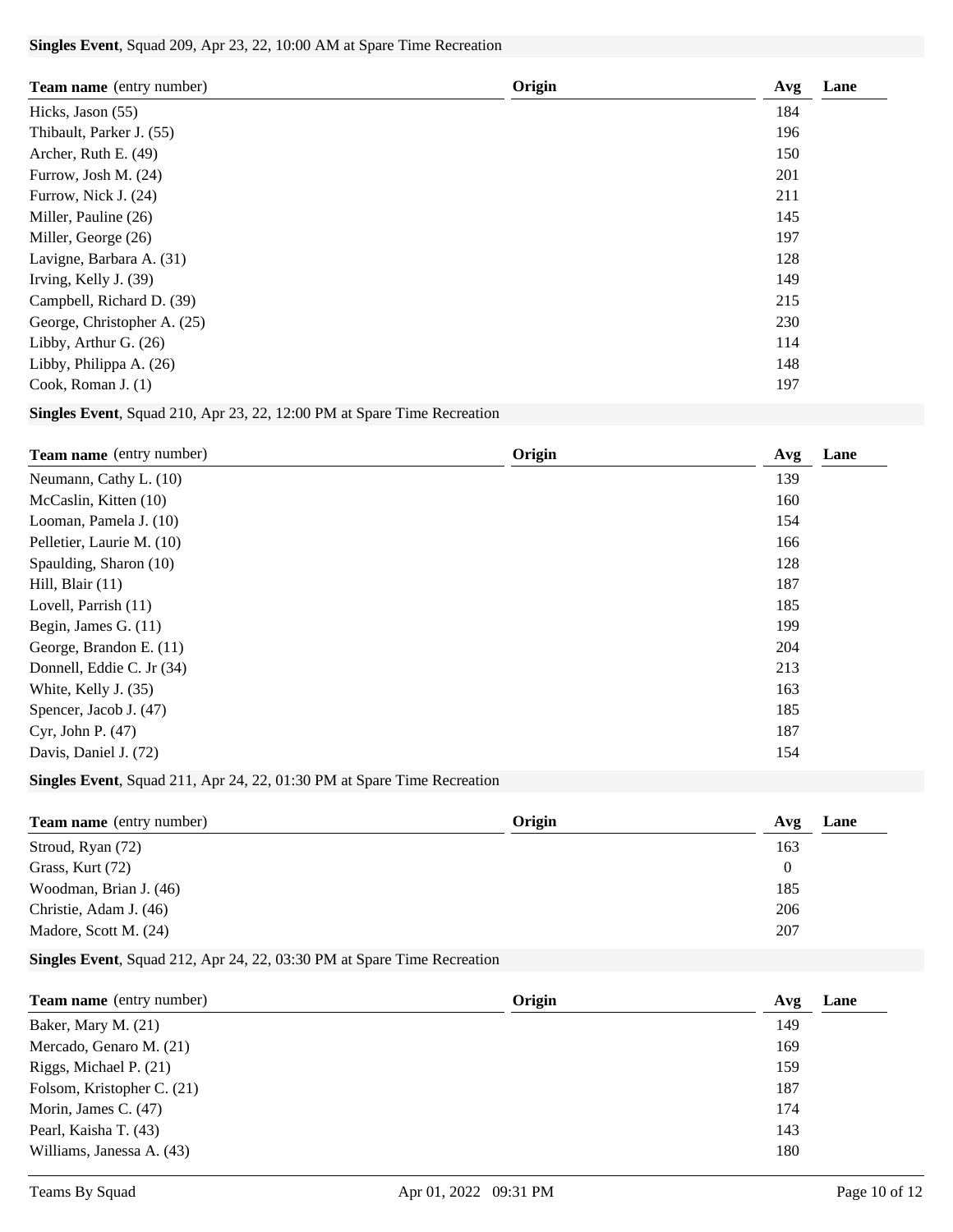### **Singles Event**, Squad 212, Apr 24, 22, 03:30 PM at Spare Time Recreation

| <b>Team name</b> (entry number) | Origin | Avg | Lane |
|---------------------------------|--------|-----|------|
| Welch, Amanda L. (43)           |        | 183 |      |
| Steward, Ernest N. Jr (49)      |        | 188 |      |
| Collins, Michael P. (49)        |        | 182 |      |
| Marcotte, Brandon R. (59)       |        | 201 |      |
| Provencher, Philip N. (59)      |        | 198 |      |
| Ridley, Ronald C. (69)          |        | 177 |      |
| Conkey, Everett (69)            |        | 200 |      |
| Ridley, Corey A. (69)           |        | 207 |      |
| Grignon, Jeremy K. (69)         |        | 141 |      |
| Corsetti, Donato (13)           |        | 180 |      |
| Thomsen, Natalie E. (18)        |        | 128 |      |
| Forgues, Brad D. (18)           |        | 161 |      |
| Link, David R. (9)              |        | 95  |      |
| Link, Alison M. $(9)$           |        | 144 |      |
| Jordan, Sonya M. (9)            |        | 117 |      |
| Jordan, Aaron (AJ) J. (9)       |        | 187 |      |

# **Singles Event**, Squad 213, Apr 30, 22, 10:00 AM at Spare Time Recreation

| <b>Team name</b> (entry number) | Origin | Lane<br>Avg |
|---------------------------------|--------|-------------|
| Liskey, Charles W. Jr (8)       |        | 155         |
| Moore, Anthony (8)              |        | 167         |
| Gagnon, Michael D. (1)          |        | 182         |
| Menges, Bob (17)                |        | 125         |
| Edgecomb, Debra J. (17)         |        | 164         |
| Cummings, Keith E. (13)         |        | 189         |
| Diffin, Allie D. (13)           |        | 206         |
| Bodlovick, Mark A. (75)         |        | 188         |
| Seneca, Paul J. (75)            |        | 191         |
| Nichols, Cheryl L. (75)         |        | 126         |
| Seneca, Karen A. (75)           |        | 156         |
| O'Gara, David J. (75)           |        | 170         |
|                                 |        |             |

# **Singles Event**, Squad 214, Apr 30, 22, 12:00 PM at Spare Time Recreation

| <b>Team name</b> (entry number) | Origin<br>Avg | Lane |
|---------------------------------|---------------|------|
| Goulette, Christopher E. (76)   | 212           |      |
| Nappi, Ryan A. (61)             | 192           |      |
| Filipiak, Tony (61)             | 204           |      |
| Nathanson, Timothy J. (61)      | 200           |      |
| Bair, Dave $(61)$               | 214           |      |
| Stearns, Zachary A. (73)        | 168           |      |
| Gilbert, Donovan L. (50)        | 204           |      |
| Slominski, Adrianna T. (43)     | 133           |      |
| Hilton, Elaine T. (12)          | 159           |      |
| Hilton, Alan R. $(12)$          | 195           |      |
| North, Timothy M. (20)          | 170           |      |
| Lewis, Kenneth M. $(20)$        | 157           |      |